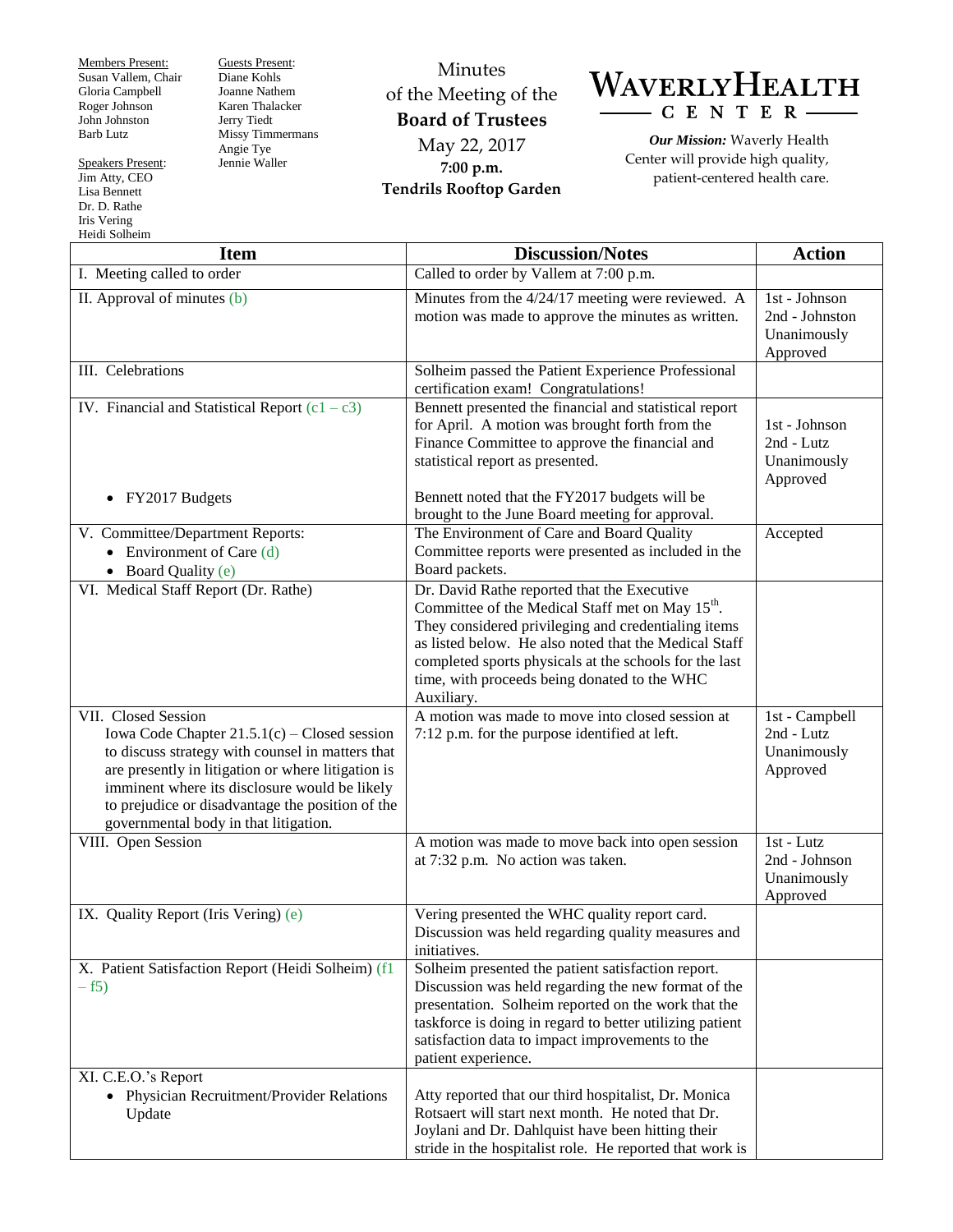|                                                                                                                                                                                                                                                                                                                                                                                                                                                                                                                                                                                                                                                                                                                      | currently being done to standardize and improve the<br>rounding and discharge processes. Atty reported the<br>Dr. Dahlquist will be attending the Director's<br>Council strategy session in June as part of his Chief<br>Medical Officer role.                                                                                                                                                   |                                                         |
|----------------------------------------------------------------------------------------------------------------------------------------------------------------------------------------------------------------------------------------------------------------------------------------------------------------------------------------------------------------------------------------------------------------------------------------------------------------------------------------------------------------------------------------------------------------------------------------------------------------------------------------------------------------------------------------------------------------------|--------------------------------------------------------------------------------------------------------------------------------------------------------------------------------------------------------------------------------------------------------------------------------------------------------------------------------------------------------------------------------------------------|---------------------------------------------------------|
| $eCW$ Agreement $(g)$<br>$\bullet$                                                                                                                                                                                                                                                                                                                                                                                                                                                                                                                                                                                                                                                                                   | Atty noted that the eCW agreement was not received<br>until Friday. Following the initial review, some<br>changes are still needed. The final agreement will be<br>sent through the Executive Committee of the Board<br>for review and approval.                                                                                                                                                 |                                                         |
| XII. Old Business<br>Athletic Trainer Update (h)<br>$\bullet$                                                                                                                                                                                                                                                                                                                                                                                                                                                                                                                                                                                                                                                        | Solheim noted a correction to the 4/25/16 Board<br>minutes in relation to the athletic trainer donation.<br>The amount for the current year, and the amount for<br>the upcoming year were both discussed. After<br>review of the audio recording, it was determined that<br>the amount for the current year was incorrectly<br>included instead of the amount approved for the<br>upcoming year. |                                                         |
| XIII. New Business                                                                                                                                                                                                                                                                                                                                                                                                                                                                                                                                                                                                                                                                                                   |                                                                                                                                                                                                                                                                                                                                                                                                  |                                                         |
| • Request for Privileges:<br>• Stephanie Smith, ARNP - Courtesy,<br>Orthopedics, CVMS (move from<br>physician employed RN to ARNP)<br>Rene Recinos, MD - Courtesy, Plastic<br>Surgery, Mason City Clinic<br>$\blacksquare$ Eric Ericson, MD – Consulting,<br>Radiology, RCI<br>Hetal Patel, MD - Active, Family<br>Practice, WHC<br>$\blacksquare$ Cesar Cube, MD – Consulting,                                                                                                                                                                                                                                                                                                                                      | Privileging items were presented as individually<br>listed at left. All files have been reviewed by the<br>Executive Committee of the Medical Staff. The<br>Executive Committee recommends approval. A<br>motion was made to approve all privileging items as<br>individually considered and recommended by the<br>Executive Committee of the Medical Staff.                                     | 1st - Johnston<br>2nd - Lutz<br>Unanimously<br>Approved |
| Radiology, RCI<br>Provisional Appointment to Medical Staff:<br>$\bullet$<br>• Monica Rotsaert, DO - Active,<br>Hospitalist & Emergency Medicine,<br><b>WHC</b>                                                                                                                                                                                                                                                                                                                                                                                                                                                                                                                                                       |                                                                                                                                                                                                                                                                                                                                                                                                  |                                                         |
| Reappointments to Medical Staff:<br>• Sharad Bajaj, MD - Consulting,<br>Cardiology, CVMS<br>• Courtney Bochmann, DO - Active,<br>Family Practice, WHC<br>• Joud Dib, MD – Consulting, Cardiology,<br><b>CVMS</b><br>$\blacksquare$ Brendan Girschek, MD – Consulting,<br>Ophthalmology, CVMS<br>Kristen Grapp, ARNP - Active, Family<br>Practice, WHC<br>Tara Hensley, PA-C - Active, Family<br>Practice, WHC<br>• Pankaj Nagaraj, MD - Courtesy,<br>Neonatology, Unity Point<br>• Cary Rose, MD – Active, Cardiology,<br><b>WHC</b><br>• Janel Thompson, ARNP - Active,<br>Family Practice, WHC<br>• James Turek, MD – Courtesy (Locums),<br>OB/Gyn, Unity Point<br>Kerri VanEe, ACNP - Active,<br>Orthopedics, WHC |                                                                                                                                                                                                                                                                                                                                                                                                  |                                                         |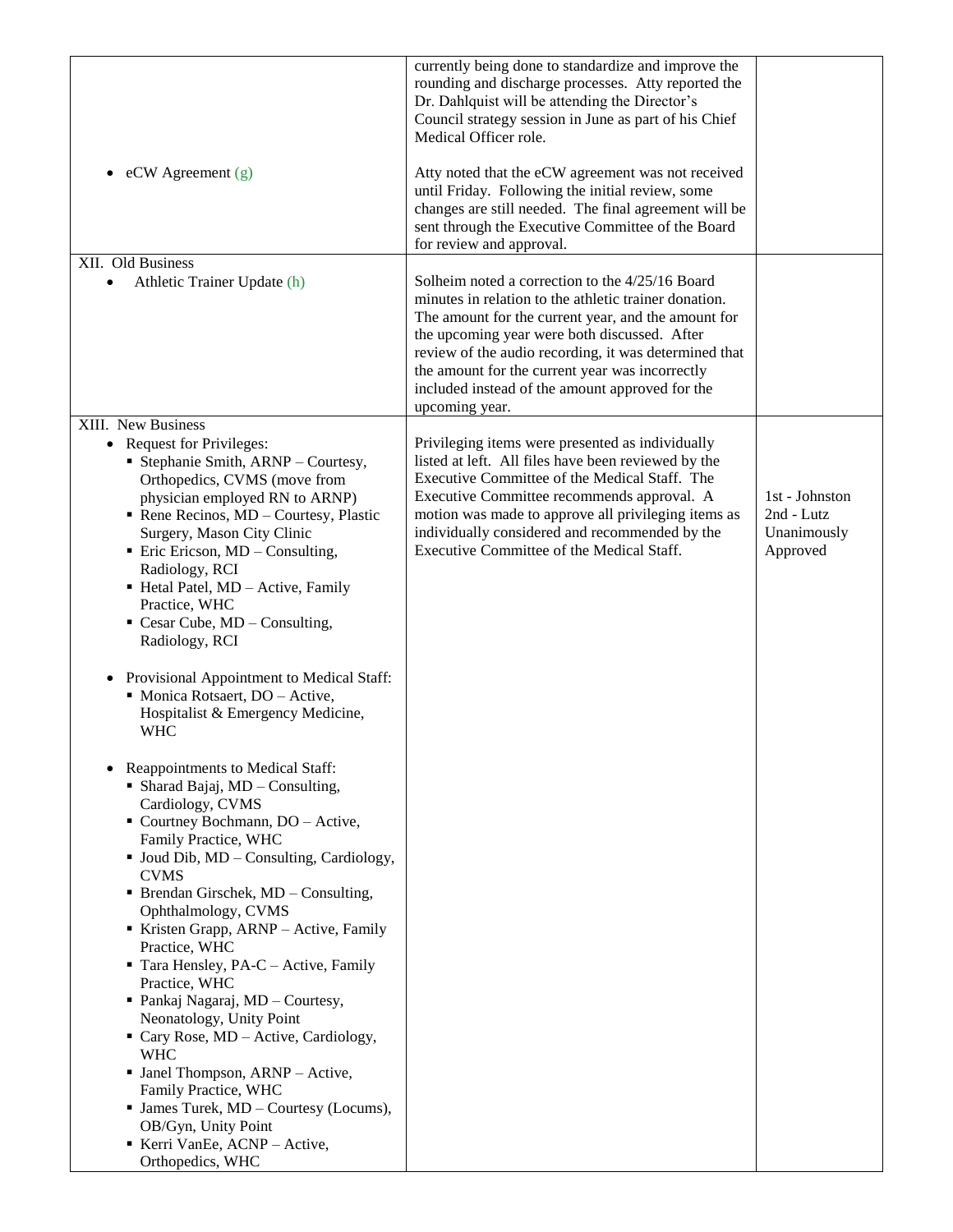| Provisional Status to Regular Status:<br>• Larry Burr, MD - Courtesy, Radiology,<br><b>RCI</b><br>• Robert Bartelt, MD - Courtesy,<br>Orthopedic Surgery, CVMS<br>• Lawrence Leon, MD – Consulting,<br>Radiology, RCI<br>• Brian Randall, MD - Courtesy,<br>Radiology, RCI                                                                                                                                                                                               |                                                                                                                                 |                         |
|--------------------------------------------------------------------------------------------------------------------------------------------------------------------------------------------------------------------------------------------------------------------------------------------------------------------------------------------------------------------------------------------------------------------------------------------------------------------------|---------------------------------------------------------------------------------------------------------------------------------|-------------------------|
| <b>Continuation of Provisional Status:</b><br>• Charles Cibula, DPM - Courtesy,<br>Podiatry, Cedar Valley Podiatry<br>• Don Gale, MD – Consulting (Locums),<br>Pathology, Unity Point<br>• Stephen Gogel, OPA-C – Courtesy,<br>Ortho PA, WFHC<br>• Dennis Mangrich, OPA-C – Courtesy,<br>Ortho PA, WFHC<br>• Jill Paulsen, CRNA - Courtesy<br>(Locums), Anesthesia, Recruiting<br>Resources<br>· Nicholas Schmerbach, DPM - Courtesy,<br>Podiatry, Cedar Valley Podiatry |                                                                                                                                 |                         |
| <b>Resignations from Medical Staff:</b>                                                                                                                                                                                                                                                                                                                                                                                                                                  |                                                                                                                                 |                         |
| • Salam Sbaity, MD - Consulting,<br>Cardiology, CVMS                                                                                                                                                                                                                                                                                                                                                                                                                     |                                                                                                                                 |                         |
| Kara Franzen, DPM (Resident) -                                                                                                                                                                                                                                                                                                                                                                                                                                           |                                                                                                                                 |                         |
| Courtesy, Podiatry Resident, WFHC                                                                                                                                                                                                                                                                                                                                                                                                                                        |                                                                                                                                 |                         |
| · David Paxton, DPM (Resident) -<br>Courtesy, Podiatry Resident, WFHC<br>$\blacksquare$ Ashraf Gerges, MD – Courtesy -<br>Provisional, Hospitalist, Wapiti                                                                                                                                                                                                                                                                                                               |                                                                                                                                 |                         |
| New Policies & Procedures: None                                                                                                                                                                                                                                                                                                                                                                                                                                          |                                                                                                                                 |                         |
| Finance Committee (i)                                                                                                                                                                                                                                                                                                                                                                                                                                                    | Bennett reported that the Finance Committee met<br>this morning. Minutes from the meeting were<br>included in the Board packet. |                         |
| • Capital Requests                                                                                                                                                                                                                                                                                                                                                                                                                                                       | There were no capital requests or applications for                                                                              |                         |
| • Financial Assistance                                                                                                                                                                                                                                                                                                                                                                                                                                                   | financial assistance.                                                                                                           |                         |
|                                                                                                                                                                                                                                                                                                                                                                                                                                                                          |                                                                                                                                 |                         |
| • Planetree Update                                                                                                                                                                                                                                                                                                                                                                                                                                                       | No report.                                                                                                                      |                         |
| XIV. Closed Session                                                                                                                                                                                                                                                                                                                                                                                                                                                      | A motion was made to move into closed session at                                                                                | 1st - Campbell          |
| Iowa Code Chapter $21.5.1(c)$ – Closed session                                                                                                                                                                                                                                                                                                                                                                                                                           | 8:07 p.m. for the purposes identified at left.                                                                                  | 2nd - Johnson           |
| to discuss strategy with counsel in matters that<br>are presently in litigation or where litigation is                                                                                                                                                                                                                                                                                                                                                                   |                                                                                                                                 | Unanimously<br>Approved |
| imminent where its disclosure would be likely                                                                                                                                                                                                                                                                                                                                                                                                                            |                                                                                                                                 |                         |
| to prejudice or disadvantage the position of the                                                                                                                                                                                                                                                                                                                                                                                                                         |                                                                                                                                 |                         |
| governmental body in that litigation.                                                                                                                                                                                                                                                                                                                                                                                                                                    |                                                                                                                                 |                         |
|                                                                                                                                                                                                                                                                                                                                                                                                                                                                          |                                                                                                                                 |                         |
| Iowa Code Chapter 21.5.1(1) - Closed session                                                                                                                                                                                                                                                                                                                                                                                                                             |                                                                                                                                 |                         |
| to discuss patient care quality and process<br>improvement initiatives in a meeting of a                                                                                                                                                                                                                                                                                                                                                                                 |                                                                                                                                 |                         |
| public hospital or to discuss marketing and                                                                                                                                                                                                                                                                                                                                                                                                                              |                                                                                                                                 |                         |
| pricing strategies or similar proprietary                                                                                                                                                                                                                                                                                                                                                                                                                                |                                                                                                                                 |                         |
| information in a meeting of a public hospital,                                                                                                                                                                                                                                                                                                                                                                                                                           |                                                                                                                                 |                         |
| where public disclosure of such information                                                                                                                                                                                                                                                                                                                                                                                                                              |                                                                                                                                 |                         |
| would harm such a hospital's competitive                                                                                                                                                                                                                                                                                                                                                                                                                                 |                                                                                                                                 |                         |